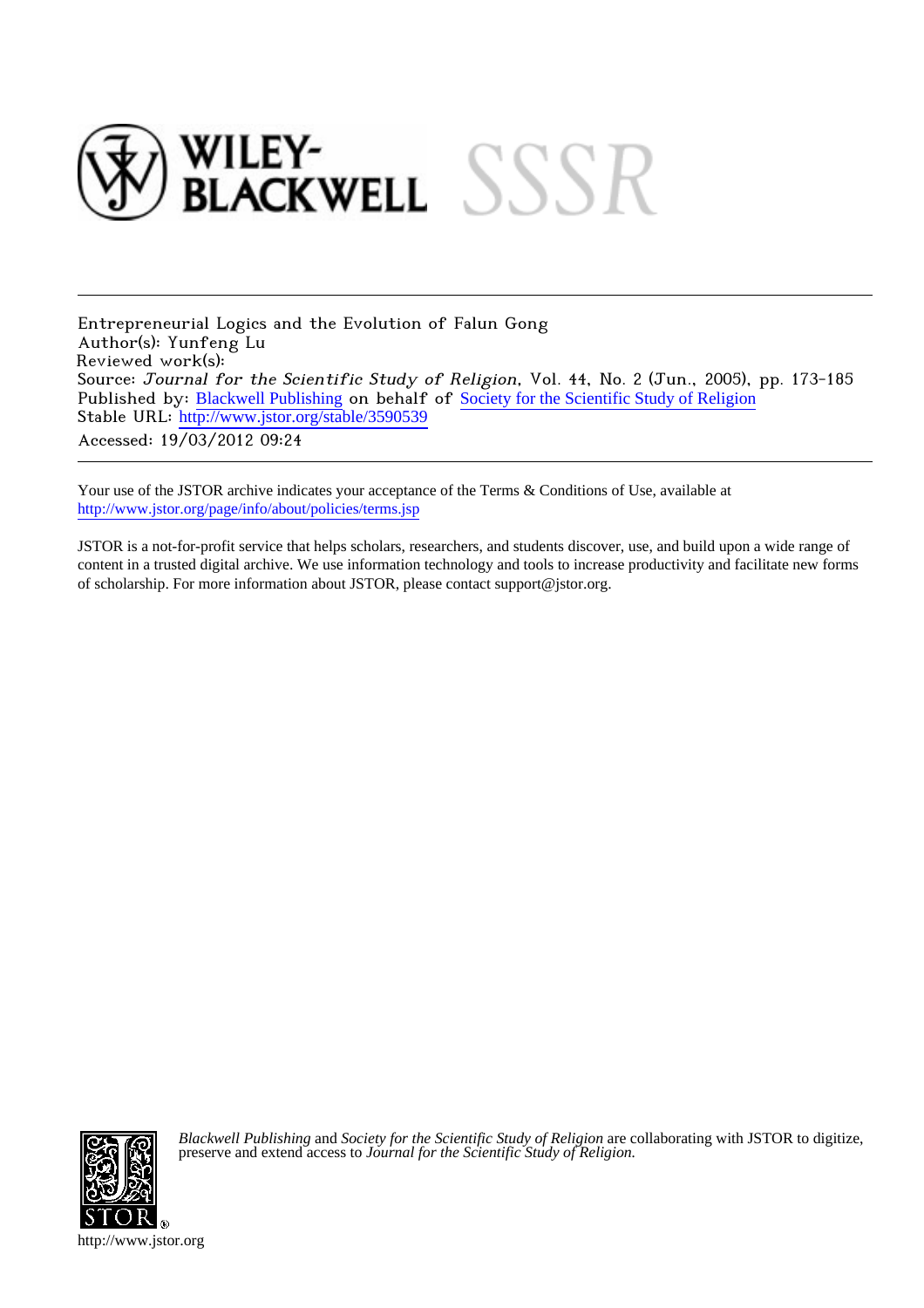# **Entrepreneurial Logics and the Evolution of Falun Gong**

**YUNFENG LU** 

**This article documents the shift of Falun Gong from a primarily secular healing system to a new religion centering on salvation. Emerging as a qigong organization in China in the early 1990s that provided immediate healing treatments to practitioners, Falun Gong eventually developed into a salvation-oriented religious firm. Mr. Li Hongzhi, the founder of Falun Gong, played a vital role in promoting the movement's transition. Facing the competitive qigong market, Mr. Li decided to differentiate Falun Gong from other competing qigong movements by offering a theory about salvation. He also adopted other organizational and doctrinal mechanisms that are useful in sustaining practitioners and preventing potential schisms. These strategies partly accounted for the growth of Falun Gong in the 1990s. This case study indicates that the religious economy model is helpful in understanding the evolution of Falun Gong, a new religion in contemporary China.** 

#### **INTRODUCTION**

**Religions have been reviving in China since the 1980s. Such a revival can serve as something of a laboratory for sociologists to investigate the birth of new religions and the background against which they emerge. However, up to the present, the survival of religion in China is a somewhat neglected area of theoretical concern, especially to sociologists of religion (Lang 2004).** 

**This article uses insights from the "religious economy" model to examine the rise of a new religion in China. Grounded in exchange theory, the religious economy model provides a theory of the birth of religions. Assuming that people seek to gain rewards that are always limited in supply, and some of which actually do not exist in the observable world, Stark and his collaborators (Stark and Bainbridge 1980a, 1980b, 1981, 1985, 1987; Stark and Finke 2000) propose that humans will tend to formulate and accept explanations for obtaining rewards in the distant future or in some other nonverifiable context. From the perspective of religious economy theorists, these "compensators," or its current conceptual alternative "otherworldly rewards," are the very potent resources that distinguish religious organizations from secular firms. Stark predicts that there is a tendency for organizations to "shift from naturalistic to super-naturalistic premises" when these organizations pursue "goals of immense value which cannot be obtained through direct means" (Stark 1981:170).** 

**In addition, Stark and Bainbridge (1987) argue that religious entrepreneurs play important roles in the process of religion formation. By viewing religion as the business of selling "otherworldly rewards," they hold that religious entrepreneurs are vital in that they manufacture and offer novel "otherworldly rewards." Like those in other businesses, successful religious entrepreneurs need management skills to run their religious firms. After gaining necessary skills, often acquired through prior involvement with a successful new religion, religious entrepreneurs tend to establish new religions through the manufacture of new explanations, namely, the "otherworldly rewards." They also tend to continue innovation after founding their organization, adding to their systems** 

Yunfeng Lu, Ph.D., is a Postdoctoral Research fellow at the Center for Religious Inquiry Across the Disciplines and **Sociology Department of Baylor University.** 

**Correspondence should be addressed to Yunfeng Lu, Baylor University, Department of Sociology, One Bear Place #97236, Waco, TX 78798; E-mail: paul\_lu@baylor.edu**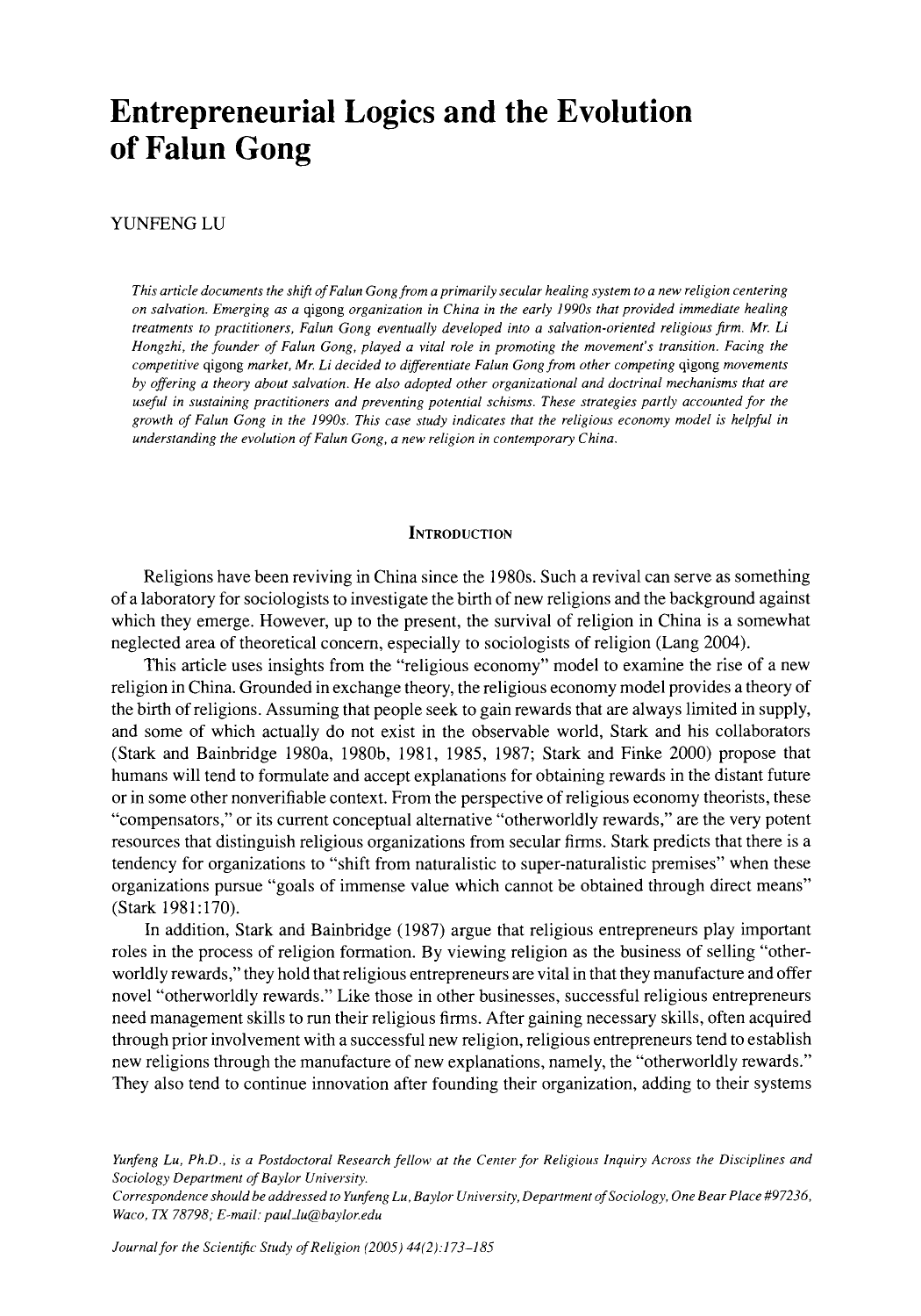**whatever appeals to their followers (Stark and Bainbridge 1979, 1987). In short, entrepreneurial logics play important roles in promoting the birth of new religions.** 

**Is there a tendency for secular organizations to turn into religions in China? If so, what are the entrepreneurial logics beneath such transition? This article will address these questions through a case study of Falun Gong (FLG), a new religion in China.1 The data used here mainly come from two sources: books and articles published in China, and FLG's own publications.2 In cases where conflicting versions of the same events are available, I will note the discrepancies and illustrate the claims each presents.** 

#### **A BRIEF HISTORY OF QIGONG IN CHINA**

**To explain how FLG originated from a qigong organization, it may be useful to start with an overview of the development of qigong in China. As a Chinese word, "qi" is widely used in describing substances that are invisible but present both in humanity and in the universe, such as air. It is believed that, through cultivating "qi," one can gain not only some kind of vital energy that is useful to stay healthy, but also obtain some kind of supernormal abilities. Both such energy and the cultivation of such energy are called "gong" in Chinese. Thus, the term "qigong" refers to the cultivation of qi in the human body through deep breathing and meditating (Zhang 1994; Palmer 2003).** 

**China has witnessed a long history of qigong, which is rooted in a culture fed by three traditions: Confucianism, Buddhism, and Taoism. In addition, qigong was tightly integrated with Chinese sectarian movements centering on individual salvation (Ma and Han 1992; Dean 1998; Ownby 2003). Most traditional religious groups were suppressed or disbanded by the Chinese Communist Party after it came to power in 1949. Without organizational supports, qigong went underground and was practiced by people secretly and sporadically. When one door was closed, however, a window was opened. An accident led to the acceptance of qigong by the state.** 

**In 1947, Liu Guizhen, a cadre of the CCP, suffered such serious pulmonary tuberculosis that the Party sent him back to his hometown to wait for death. However, after practicing qigong with a Taoist for less than four months, Liu recovered his health and went to work again. His superiors in the Party were so surprised at his recovering that they assigned him to learn qigong. Liu spent two years learning qigong with the Taoist and then established the world's first qigong clinic in 1953 in Tangshan, Hebei province. Two years later, Mr. Liu became the head of the "Beidai-he Qigong Sanatorium" which served high-ranking government and party officials. From then onward, many Chinese hospitals began to establish departments of qigong and it became a technology for treatment (Zhang 1994; Palmer 2003).** 

**It was Guo Lin who brought qigong from the hospital to the wider society. As a cancer sufferer who benefited from practicing the qigong learned from her grandfather, Guo had begun to teach other patients freely in 1971. Soon, "New Guo Lin Qigong" was popular after she traveled to spread it all over the country. Some important academic leaders began to regard qigong as a "Somatic Science" (Renti Kexue) that would supposedly lead to a new scientific revolution. In early 1986, the China Qigong Scientific Research Association (Zhongguo qigong kexue yanjiuhui, hereafter, CQSRA) was established, and it soon played an important role in propelling qigong to high popularity. Under the encouragement, or at least the tolerance, of the Chinese government a "qigong fad" (qigong re) soon swept across China. By 1987, hundreds of millions of people practised qigong all over the country. The popularity of qigong achieved its high point in the early 1990s when the CQSRA encouraged research into the scientific elements of qigong. Further, qigong benefited from its numerous affiliate groups, which were usually led by charismatic qigong masters active in giving lectures and training "assistants" (fudao yuan) to spread their own forms of qigong. They competed with each other to attract potential customers, most of whom were the old and the sick. Various products, from qigong books, to qigong videotapes and VCDs, were provided by what became highly bureaucratic and commercial qigong organizations (Kang**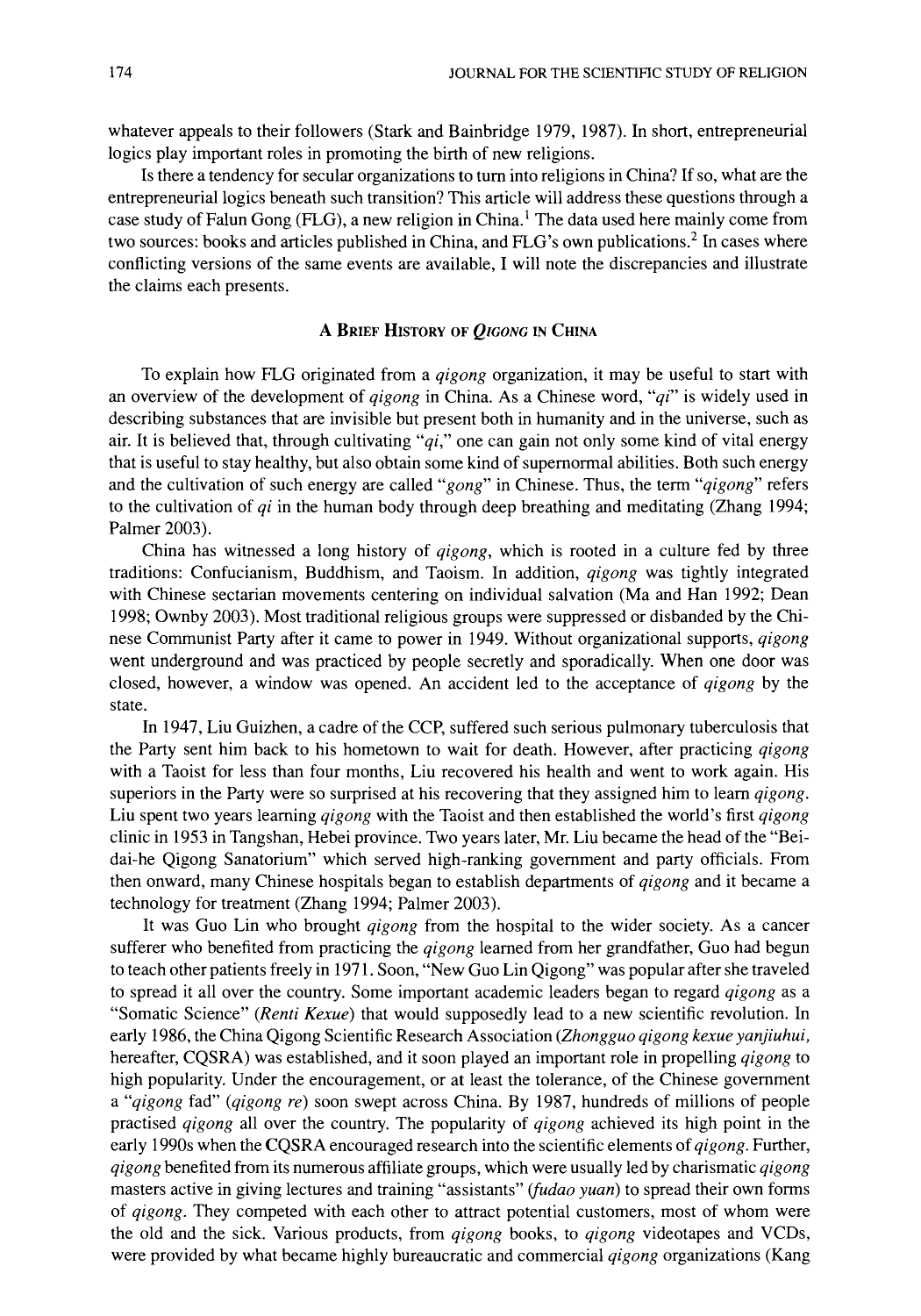**2000:151; Palmer 2003). With the support from the state, qigong became a profitable business as well as a religious movement in the early 1990s.3** 

## **THE TRANSITION OF FALUN GONG**

#### **The Emergence of Falun Gong**

**When the qigong fad was well under way in the late 1980s, Li Hongzhi began to engage himself in qigong circles. He first followed Li Weidong in the practice of "Chanmi gong" in 1988. He then enrolled in a class for learning "Jiugong Bagua gong," which was offered by Yu Guangshen. On the basis of "Chanmi gong" and "Jiugong Bagua gong," Li produced FLG. With**  his early associates, Li "came out of the mountains" (Chushan)<sup>5</sup> to spread FLG in May 1992.<sup>5</sup> **FLG was not a brand new qigong at that time, and many aspects of FLG were quite similar to "Jiugong Bagua gong" (Zhang and Qiao 1999:53).** 

Like other *qigong* masters, when Li Hongzhi began to recruit followers in Changchun, he **emphasized the efficacy of the FLG in improving practitioners' physical conditions and healing diseases. Not only did Mr. Li offer immediate treatments to people at that time, but he was also very active in holding classes to spread his cultivation system, focusing on improving health and curing illness. To a newcomer in the qigong circle, providing such services is not only necessary but also vital, as Li Hongzhi said:** 

**As I have just come into public and enjoy little popularity, people are not likely to attend the class I hold to impart my cultivation system if we cannot convince them of the efficacy of our system by treating diseases and giving advice. (Li 1998a:139)** 

**In 1993, Li Hongzhi tried to use every opportunity to achieve fame by healing diseases. In this year, Li Hongzhi, together with several disciples, participated in the second Oriental Health Expos in Beijing and offered immediate treatment to the Expos' visitors. According to Li's description, the treatment provided by him was so successful that his booth was crowded with people waiting for treatment (Li 2000:145). The organizer of the Expos described Li Hongzhi as "the most popular qigong master." Moreover, FLG was honored with an "Advancing Marginal Sciences Award," (Bianyuan Kexue jingbu jiang), the highest award of the Expos (Zhang and Qiao 1999:67). Also in 1993, "The Foundation for Encouraging People to Fight with Criminals" (Jian-yi-yong-wei ji-jin-hui), which belongs to the police ministry, wrote a letter to the CQSRA, publicly asserting that Li Hongzhi and his disciples were good at healing deceases. Li Hongzhi is very proud of these honors even today. To some extent, these honors show that FLG was nothing more than an efficacious qigong system and Li Hongzhi was at best a "popular qigong master" who claimed expertise in healing illnesses until 1994.** 

## **From Falun Gong to Falun Dafa**

**An obvious transition in FLG emerged in 1994 when Li Hongzhi published Zhuan Falun (Turning the Wheel of Dharma), which later became the FLG practitioners' Bible. At the beginning of Zhuan Falun, Li clearly claimed that he would give up using qigong to heal illness because such services were "in a low level" (Li 2000:1). The exact words were:** 

**A few years ago there were many qigong masters who taught qigong. All of what they taught belonged to the level of healing and fitness. ... I do not talk about healing illness here, and neither will we heal illnesses. .. .You should not come to me for curing illnesses, and neither will I do such a thing. (Li 2000:1-2)** 

**Not only did Li himself refuse to offer immediate treatment, but also all FLG followers were prohibited from healing illnesses (Li 1994a). In addition, "no activities are to be held for healing illnesses" in FLG assistance centers (Li 1994b).**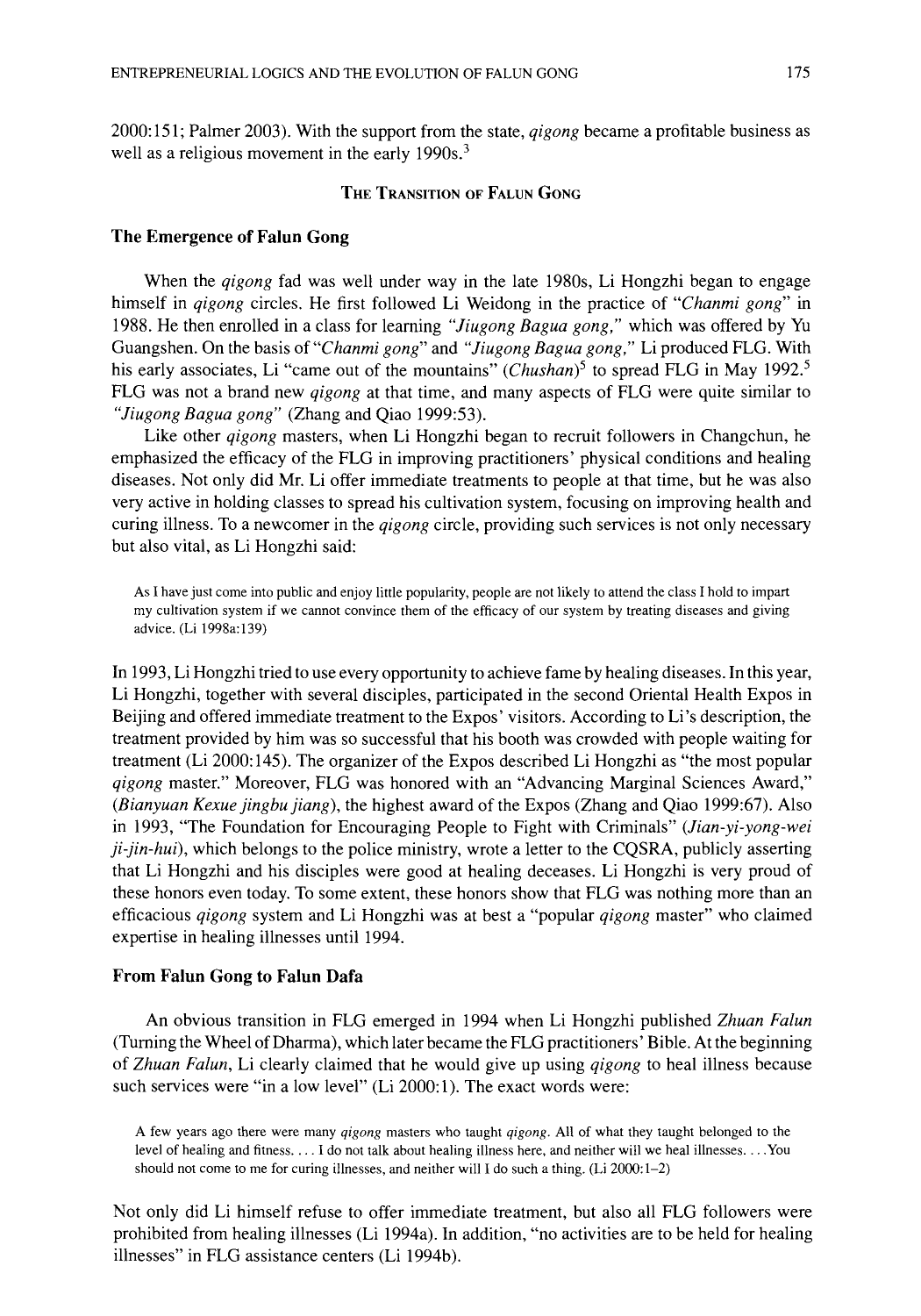**While Li refused to provide any immediate cures to people, he manufactured and propagated a set of explanations dealing with illness. In Mr. Li's view, the fundamental cause of one's being ill and suffering misfortune is "karma," a black substance. As a Buddhist concept, karma is invisible and intangible. However, Li added his own understandings to the concept and described karma as a "black substance" that can be accumulated when one (or one's ancestor) does immoral deeds. According to Mr. Li, the more karma accumulated, the more illness and bad fortune one suffers. To get rid of karma, the most important thing is to follow Li Hongzhi and practice FLG, because no one except Li Hongzhi can eliminate cultivators' karma. Most of the practitioners' karma will disappear when one accepts Falun Gong.** 

**The remaining elimination of karma depends on the practitioners' cultivation of "spiritual**  nature" (Xinxing),<sup>6</sup> which includes abolishing jealousy, doing away with stubbornness, and, most important, accumulating merit  $(De)$ .<sup>7</sup> Merit, as "a precious white substance" contrary to the black **substance representing karma, is something like money, and can be transformed into other desired rewards, such as high-ranking official positions and good health.8 How can people get De? One method is to do good things: "When one does a good deed, one acquires the white substance, De. When one does a bad deed, one obtains the black substance, karma" (Li 2000:68). Another way is to endure sufferings rather than to get rid of them: "If you have suffered a lot, the karma in your body will be transformed. Because you have suffered, however much you have endured will all be transformed into an equal amount of De" (Li 2000:72).** 

**Thus follows Li's theory of illnesses: one must pay for the karma that originates from immoral behaviors or is inherited from ancestors; this is the reason one is seized by illness. In order to transform the karma, one must do good things, endure pains, and follow Li Hongzhi to practice FLG. The concept of karma and its transformation occupy a central position in Li's theory. However, the idea that karma can be transformed into merit is nothing novel to people influenced by Buddhism (Hardacre 1988:30). Li Hongzhi just added some of his own understandings (e.g., karma and merit are tangible and visible substances) and applied it to explain illness.** 

**The above analysis shows that Li Hongzhi changed from providing immediate treatments to offering a set of explanations about how to get rid of illness. However, Li's teachings move beyond explanations about obtaining good health; the core part is about salvation. In Zhuan Falun, we are told:** 

**At present, I am the only person genuinely teaching qigong towards high levels at home and abroad.... Think about it, everyone: What matter is it to teach qigong toward high levels? Isn't this offering salvation to humankind? Offering salvation to humankind means that you will be truly practicing cultivation, and not just healing illness and keeping fit. (Li 2000:1)** 

**In other words, what Li Hongzhi offers now is a set of teachings about salvation, rather than a technology for keeping healthy. In order to distinguish his cultivation system from qigong, Li Hongzhi purposely changed the group's name-"the Great Law of Falun" (Falun Dafa) took the place of "Falun Gong." From this point on, Li Hongzhi devoted himself to producing and propagating his teachings about salvation instead of offering immediate treatments.** 

**Li Hongzhi also brought a supernatural premise into his teachings by introducing the idea of immortality. It is audacious to proclaim the salvation of the soul publicly in communist China, where the ideology of atheism is dominant in the media and in the education system. Li tried to avoid trouble by using scientific concepts. In Zhuan Falun, Li Hongzhi says that the "Human Primordial Spirit (Yuan-shen) is immortal." And, "when a person is dead, only the largest molecular elements in this dimension of ours have sloughed off, while the bodies in other dimensions are not degenerated" (Li 2000:13). Further, Li directly claimed that human beings can attain immortality and "belong to the category of the enlightened or supernatural beings" (Li 1998a: 168).** 

**How can one achieve immortality? In history, Chinese sects always emphasized that the only route to salvation was to receive the Heart Law (Xinfa), the knowledge of the Dao that is only imperfectly given expression by the existing religions and wholly revealed by the sects**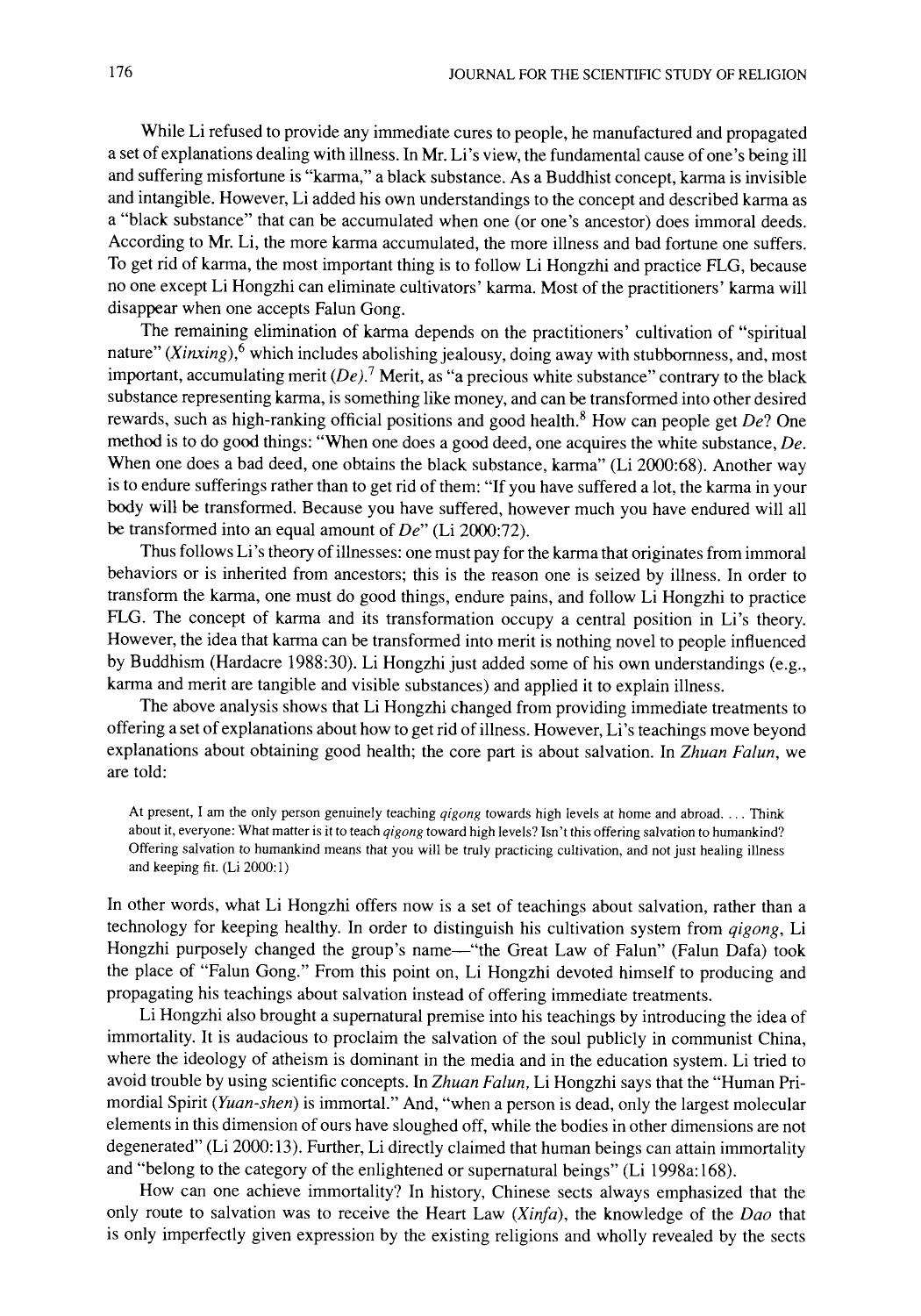**(Yang 1961; Clart 2000; Jordan and Overmyer 1986). To establish his own theory of salvation, Li Hongzhi adopted these ideas but replaced the term "Heart Law" (Xinfa) with the concept "Buddha**  Law" (Fofa).

First, Li claimed that the Buddha Law is just the *Dao*, "the principle of the universe," and **"the true Law that has never been revealed." According to Li's claim, religions are superficial and partial expressions of the True Law, while he "for the first time in history brings the nature of the universe to human beings" (Li 2000: preface).** 

**Second, Li held that there is no way to salvation except the Buddha Law delivered by him. When a practitioner asked Li how a Catholic should cultivate Falun Dafa, Li answered that no religions today can offer salvation. Otherwise, he would not come out to spread the Great Law (Dafa) (Li 1997). Only Falun Dafa "provides human beings a ladder to ascend to heaven" (Li 1995).** 

**Third, similar to traditional sects, which self-consciously seek a synthesis of Confucianism, Buddhism, and Taoism (Berling 1980; Jordan and Overmyer 1986:8-12), Li built his synthetic theory through stressing "truthfulness, benevolence and forbearance" (Zhen-Shan-Ren). Since "truthfulness" (Zhen) is the ultimate objective of Taoism while "benevolence" (Shan) is the highest purpose of Buddhism (for Mr. Li), FLG thus offered a synthesis of traditional religions when it cultivates Zhen, Shan, and Ren simultaneously. It is interesting to note that Li Hongzhi never denies the syncretic nature of FLG; he even claimed publicly that "actually, there are still many elements borrowed from Western religions" (Li 1998b).** 

By incorporating elements from traditional Chinese sects, modern science, and Western **religions, Li Hongzhi produced Falun Dafa, a set of untestable explanations about salvation. A salient character of Li's theory is its untestability. For example, Li (Li 2000:61-62) asserted that practitioners could be free from harm, even if they were hit by a car, because of the protection of**  Li's Law Bodies (*fashen*).<sup>9</sup> This is a testable claim. However, if one tried to test this claim and **stepped in front of cars, Li continued, he would not protect this person because true practitioners would just believe instead of testing his theories. Putting Li's theories to such tests means that one would no longer be a true practitioner. Strange though this may sound to outsiders, it is useful to prevent practitioners from testing his teachings to such a degree. All of Li's teachings are untestable in nature.** 

**It is evident that these untestable explanations are also salable commodities that made Li Hongzhi a rich man. Before he began to spread FLG in 1992, Mr. Li was an ordinary cadre in a grain and oil supply center in Changchun, with a salary of less than 800 RMB per month. Qigong business made him very rich within two years. According to Li Hongzhi, everyone should pay 40 RMB to attend the class conducted by him. From 1993 to 1994, Li accumulated more than one million RMB through conducting qigong classes and selling related materials (Zhang and Qiao 1999:62). In December 1994, Chinese Broadcast and TV Press published Zhuan Falun, which quickly became so popular that more than one million books were sold and pirated versions were available in street markets (Kang 2000:152). This means that the book also brought a large amount of revenue to Li Hongzhi. In the following several years, FLG became more and more popular and its profits also reached a high point. Before it became illegal in 1999, FLG had generated revenues of more than 41 million RMB through the sale of books, pictures, videotapes, and VCDs (Zheng and Quan 2001:27). At the same time, numerous honors from countries all over the world were given to Li Hongzhi and his organization.'0 As Liu states, "Li Hongzhi has found a marketable commodity that serves multitudes of the poor, disenfranchised, expendable, and spiritually unfulfilled, perhaps to his personal benefit" (Liu 1999:49).** 

## **Li Hongzhi: From a Qigong Master to a New God**

**With FLG's services shifting from immediate rewards to untestable teachings about salvation, the founder of FLG changed from a qigong master to a supernatural being who was worshiped by his followers.**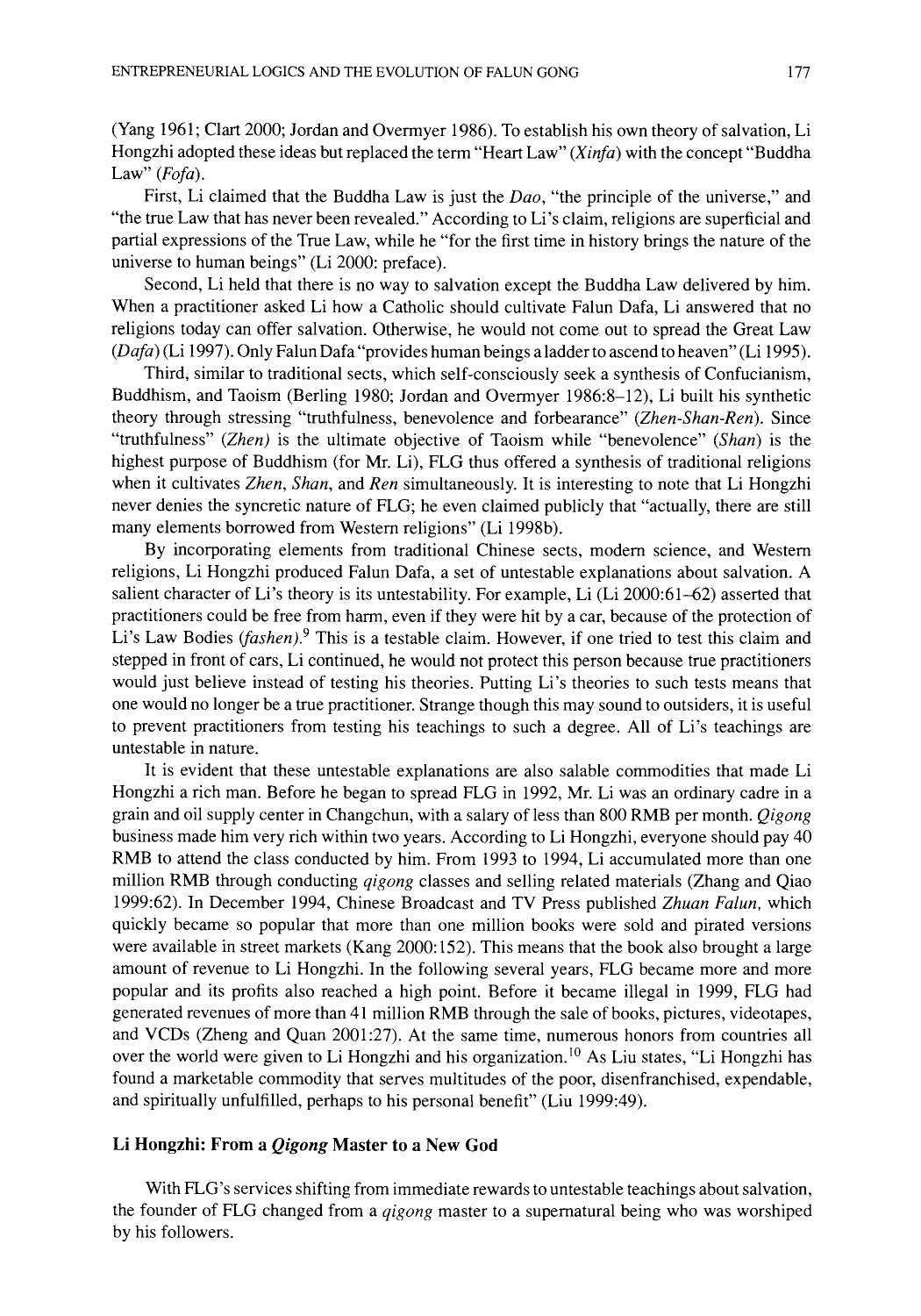**When Li Hongzhi began to recruit followers, he claimed that the 10th successor of Buddhism, Master Quan Jue, transmitted the Gong to him when he was only four years old. He further claimed that at the age of eight he achieved a high level of cultivation and was given three special words, "Zhen, Shan, Ren," and at the age of 12, another superior master imparted to him the Taoist cultivation system, boxing, and internal exercises. After that, over 20 masters of Daoism and Buddhism transmitted the Gong to Li, and his energy potency (Gongli) reached the highest level. Under their guidance, Li created FLG in 1984 and began to spread it publicly in 1992.** 

**The above is the introduction written by Li Hongzhi himself when he "came into public."**  Even if we believe this introduction to be credible, Mr. Li was no more than a *qigong* master with **several unusual experiences at that time. As FLG became a new religion, however, Li began to depict himself as a supernatural being rather than a qigong master.** 

**In Zhuan Falun, Li asserts that he has achieved the highest level of cultivation and been equipped with various "Law Bodies" (fashen). As "a complete, independent, and realistic individual life," fashen was totally controlled by him, Li asserted. Furthermore, he (Li 2000:92) affirmed that his fashen, being flexible and invisible, allowed him to do whatever he wanted to do, such as supervising people practicing FLG and protecting true practitioners from disaster. Because of the supposed existence of the marvelous fashen who are with his followers at all times, Li Hongzhi claims, he is quite aware of ideas and actions of the practitioners even if he is far away. Thus, Li suggests that he himself is an all-knowing supernatural being.** 

**In the years after he published Zhuan Falun, the self-deification of Li Hongzhi went further. To compete with traditional sects in Taiwan, Li claimed that he was the incarnation of Maitreya Buddha who would offer the last salvation to the masses.11 In other places, however, Li (2000) suggested that he is superior to any Buddha or gods, since those deities just revealed parts of the Buddha Law and only Li Hongzhi himself, for the first time in history, brings the whole Buddha Law to human beings.** 

**In July 1998, Li finally implied that he was the creator of the cosmos rather than merely the messenger bringing new revelations to mankind. He said:** 

**No matter how great the Law is, I am not within it. Except me, all beings are in the law. That is to say, not only all beings are created by the Law, but also the circumstance all of you live in is created by the Law.... The Law covers the Buddhas, the Dao and all other kinds of gods whom you do not know. No matter whether you are Buddha, Dao or gods, only through the cultivation of Falun Dafa can you return to where you came from. (Li 1998b)** 

**In Mr. Li's view, the Law creates the cosmos and contains all beings, whereas he not only owns the sole right to deliver and explain the Law but also is beyond and superior to the Law. This claim indicates that Li Hongzhi is superior to all beings; and if there is an omnipotent god, it is Mr. Li himself. A large number of practitioners regard Li Hongzhi as an omniscient God who is protecting and guiding practitioners at all times, satisfies all qualified practitioners' needs, and even determines the future of the world. Such descriptions are available in FLG practitioners' testimonies.12 Emerging originally as a secular qigong organization that dealt in immediate treatments (rewards), FLG eventually developed into a new religion in which Li Hongzhi acts as the dominant God.** 

### **ENTREPRENEURIAL LOGICS BENEATH THE TRANSITION**

#### **Differentiating Falun Gong from the Qigong Milieu**

**From the above analysis we can see an obvious transition of FLG from a secular curing**  system to a salvation-centered movement.<sup>13</sup> The following sections explore the entrepreneurial **efforts accompanying that transition. Let us first review the background against which FLG's transition emerged.**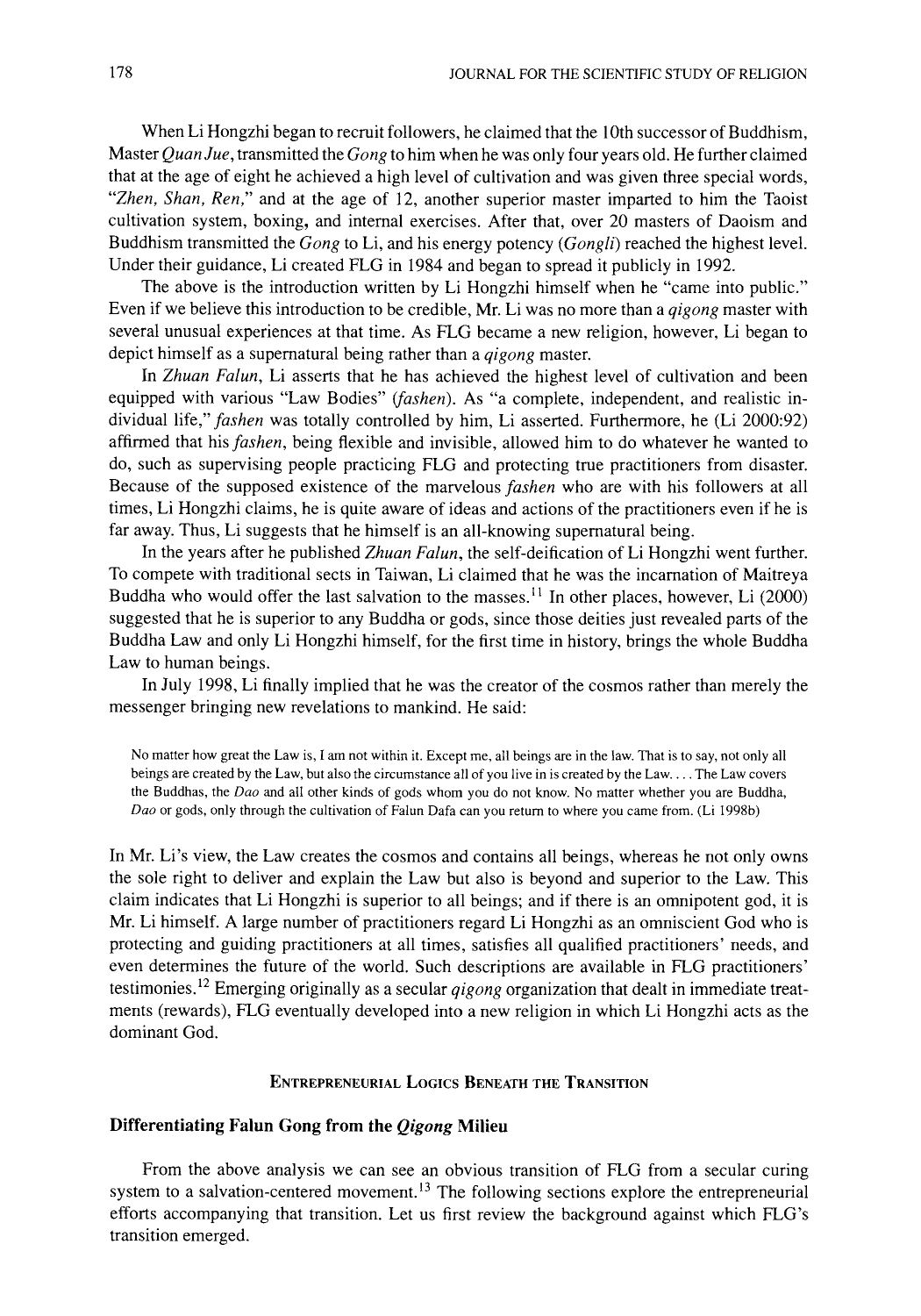**As noted above, in the late 1980s a qigong market emerged in China: various qigong organizations sought to attract or maintain adherents; different cultivation systems were offered by these organizations; and a large amount of revenue was created from this business. In sum,"[t]he entrepreneurial logic of healing sects during the 1990s in mainland China resonate with Robert Weller's finding of millenarian sects as 'good business' in Taiwan" (Chen 2003:510). Accordingly, a fierce competition existed in this market.** 

**As a newcomer in the qigong circle, FLG was actually not as competitive in healing diseases as Li Hongzhi himself described, if we compare it with other qigong organizations. For example, "New Guo Lin Qigong" had established its fame in resisting cancers for a long time. Yan Xing, the qigong master who played an active role in promoting the qigong fad, is a professional doctor and had established thousands of cultivation centers all over the country (Zhang 1994). "Zhong Gong," which began to recruit practitioners on a large scale in 1987, had established thousands of enterprises that mainly focused on strengthening health and mastering the skills of Special Medicine in the early 1990s. More than 400,000 people worked in these highly bureaucratic and commercial enterprises.'4 Compared with these big and successful qigong organizations, FLG**  was new and small. A reasonable assumption is that the keen competition in the *qigong* market **drove Li Hongzhi to differentiate his cultivation system from other movements through providing different services. We can get some clues from the following words offered by Li Hongzhi in 1994:** 

**A few years ago there were many qigong masters who taught qigong. All of what they taught belonged to the level of healing and fitness. Of course, I am not saying that their ways of practice were not good. I am only pointing out that they did not teach anything at a higher level. I also know the qigong situation in the entire country. At present, I am the only person genuinely teaching qigong towards high levels at home and abroad.... Think about it, everyone: What matter is it to teach qigong toward high levels? Isn't this offering salvation to humankind? (Li 2000:1)** 

**The above quotation indicates that Mr. Li understood the qigong market, and was well aware of what his competitors were providing and what could distinguish his services from others. According to his knowledge of "the qigong situation in the entire country," Li decided to offer salvation that, from his perspective, was unavailable in other qigong movements. According to Mr. Li, all other qigong systems are at a low level, "the level of healing and fitness," while FLG is at a "high level," the level of salvation. In fact, Mr. Li emphasized the uniqueness of FLG so frequently that the term "high levels" (Gao Cengci) appears 134 times in Zhuan Falun, a book with 198 pages. This shows that Li was eager to distinguish his practice from other qigong movements. The idea of "high levels vs. low levels" is frequently mentioned by Mr. Li, who tends to compare his system with others. For instance, in Zhuan Falun, he wrote:** 

**The primary purpose of my coming to the public is to guide people to high levels, genuinely guiding people to high levels. ... In the past, many qigong masters said that qigong has a so-called beginning level, intermediate**  level, and advanced level. That was all qi and only something at the level of practicing  $qi \dots$ . From now on, all of **what we address will be the Fa at high levels. (Li 2000:4)** 

**The same theme is also available in Li's other books. In China Falun Gong, Li directly claimed that "Falun Gong is much superior to other cultivation ways in terms of what it offers and the level on which it is practiced" (Li 1998a:33). Also in this book, a dialogue is documented. When a practitioner asked if he could ask other qigong masters to adjust his body, Li Hongzhi answered: "Doesn't it sound ridiculous that you want to look for something at a low level when you have got something of a high order?" (Li 1998a: 162).** 

**All of the above citations of Li's speeches are either from China Falun Gong, which was published in 1993, or Zhuan Falun, which was published in 1994. The sequence is clear: after analyzing the "whole situation" of the qigong market, Li gave up providing immediate treatments**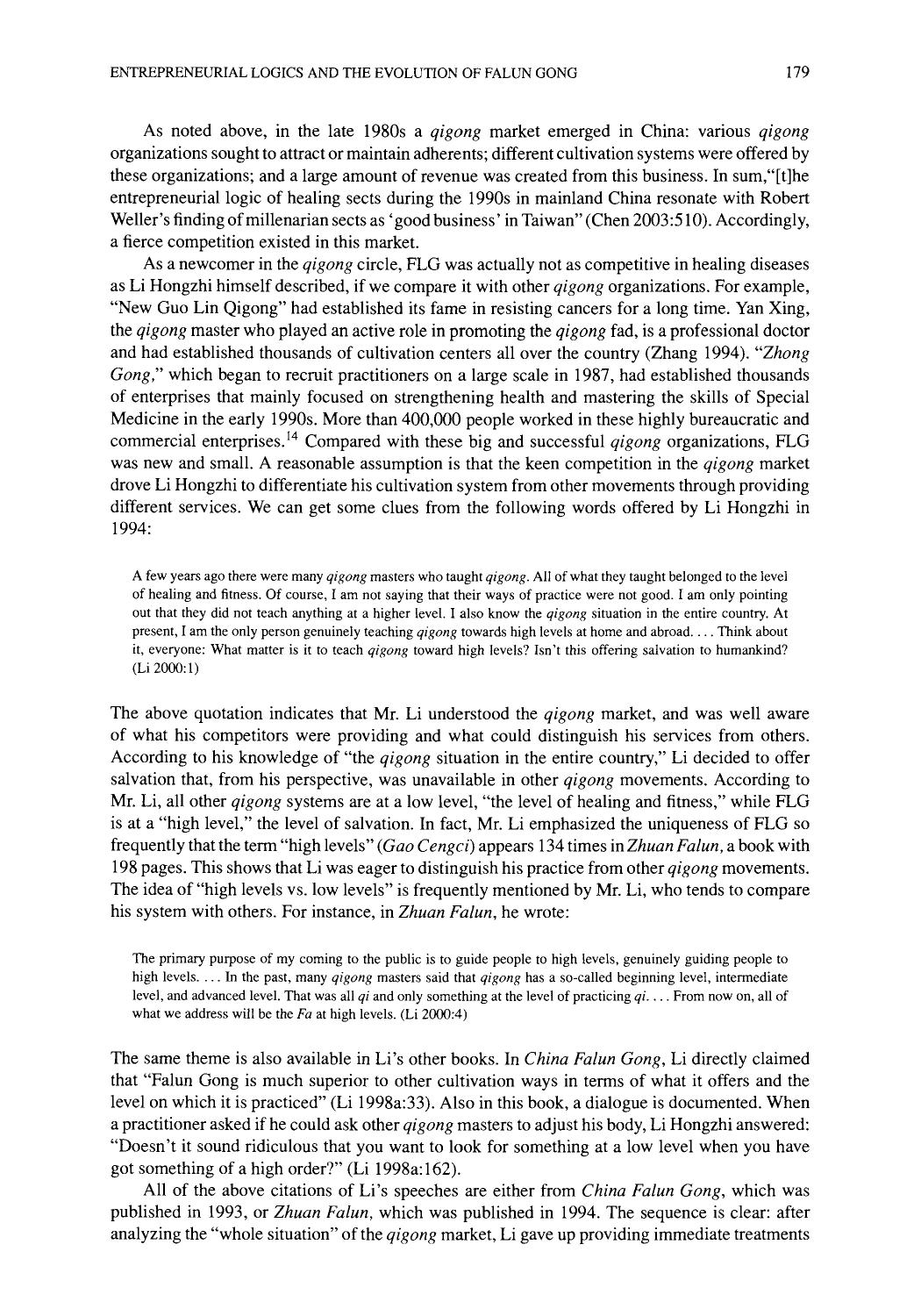**and offered a theory about salvation. He subsequently published Zhuan Falun, which eventually differentiated FLG from the qigong milieu.** 

**I do not intend to argue that Li's theories were not invoked by his personal faith; maybe they were. Suffice it to point out that Mr. Li was well aware of what he wanted to pursue (a high-level cultivation system) and how to achieve this purpose (offering salvation), and that these calculations and decisions were before the differentiation of FLG from other qigong systems. According to these primary materials, we can hold that the transition of FLG was mainly due to the considerations and actions of its founder who was facing the fierce competition of the qigong market. In the following, we will see how Mr. Li Hongzhi adopted other strategies that proved helpful in dealing with substantial problems encountered in the management of the business. Keep in mind that these strategies are also employed under the pressure of intense competition.** 

## **Sustaining the Practitioners**

**Susan Naquin has noted that switching one's sect affiliation was common within China's sectarian tradition: "there were some people who went from sect to sect, joining first one and then another, always searching for the 'best' system" (Naquin 1976:37). The analysis applies equally well to qigong practitioners in contemporary China. A large proportion of qigong practitioners direct their attention to the efficacy of cultivation systems. When they fail to get what they want, they are inclined to go to other qigong organizations. "Some qigong practitioners even managed to practise several forms including FLG, at different times of the day" (Chen 2003:512). So increasing the practitioners' commitment is a problem with which all qigong masters had to deal.** 

**Mr. Li's speeches showed that he was quite aware of this phenomenon. In 1994, he said: "we have a lot of practitioners who learn one practice today, then go and learn some other one tomorrow. They turn their own bodies into a big mess. Their cultivation is bound to fail" (Li 2000:1). To avoid followers turning to other qigong organizations, Li suggested that "you [the FLG practitioners] have to devote yourself to a single system" (Li 1998a: 161). In Zhuan Falun, Mr. Li directly claimed that "to truly practice cultivation toward high levels, one must be singleminded with one practice" (Li 2000:22). In addition, Li admonished practitioners to pay less attention to the current benefits. If one followed his cultivation practice with utilitarian ends, Mr. Li stated, that would achieve nothing. The more one purposely wants to pursue, the less one eventually gains. Genuine cultivation is a process of constantly wiping out all kind of desires, and genuine cultivation also requires practitioners to give up all of their conventional mentalities and accept Li's teachings.15 Specifically, Li Hongzhi stressed that following other qigong masters is not only useless in curing diseases but also dangerous. He said:** 

**If you practise one qigong practice today and another tomorrow to cure your illness, is your illness cured? No, you can only postpone it. (Li 2000:21)** 

**If you ask other qigong masters to adjust your body, it means you don't understand or believe in what I say and have something to crave for. In that case you will invite malignant messages, which will interfere with your cultivation. The qigong master may be possessed by evil spirits, and you may bring them upon yourself. (1998a: 162)** 

## **Aside from the above admonishments, in April 1994 Li Hongzhi established official rules to guide FLG practitioners' behavior. In Requirements for Falun Dafa Assistance Centers, Li required that**

**Dafa disciples are strongly forbidden to mix their practice with the practices of any other cultivation way (those who go awry are always these kinds of people). Whoever ignores this warning is himself responsible for any problems that occur. Pass this message on to all disciples: It is unacceptable to have in mind the ideas and mindintent of other practices while doing our exercises. ... Once the practice is mixed with others, the Falun will become deformed and lose its effectiveness. (Li 1994b)**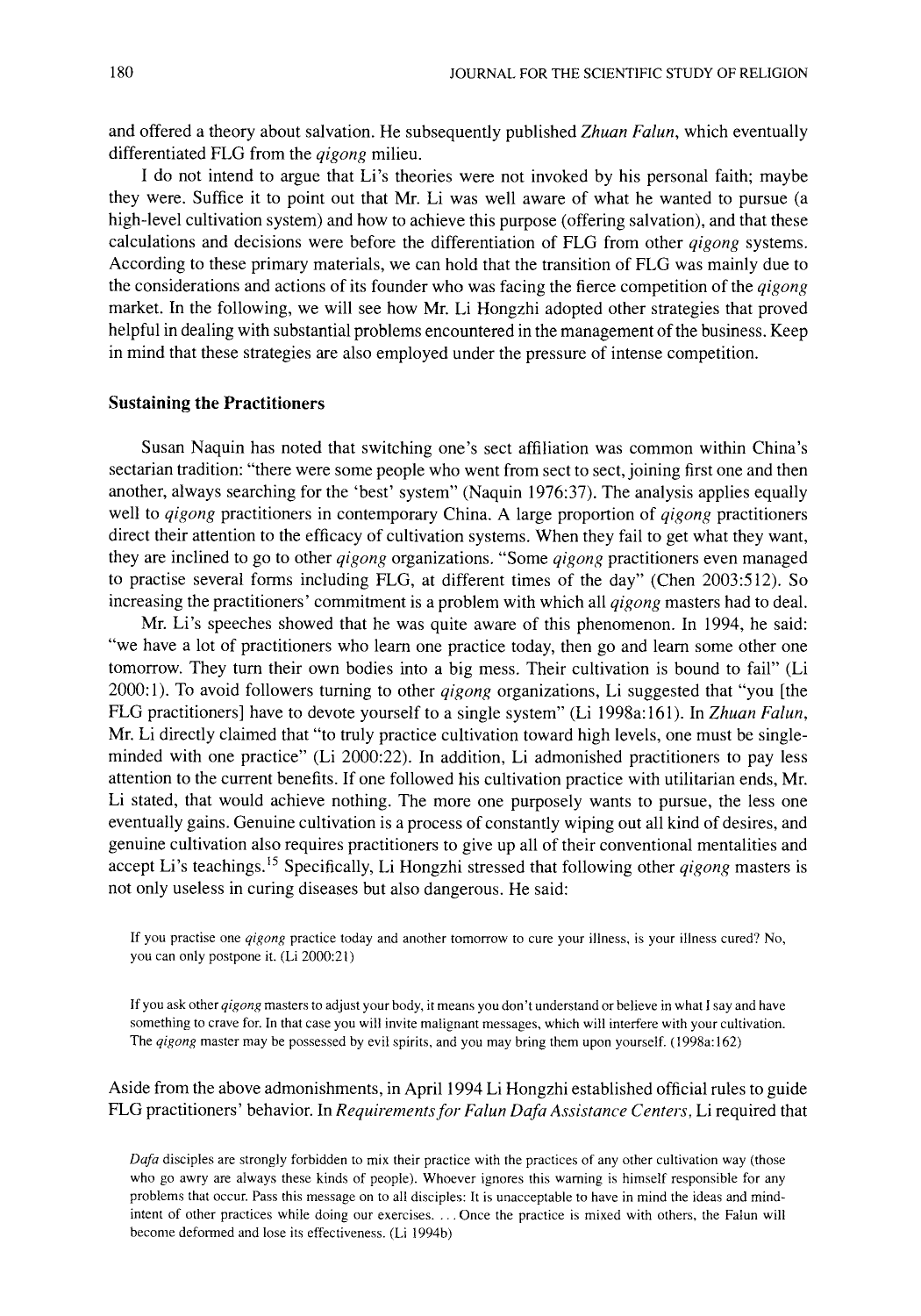**The Standards for Falun Dafa Assistants, which was written in April 1994, states that:** 

**The assistants need to practice cultivation in only Falun Dafa. Should they study other practice's exercises, it automatically means that they have forfeited their qualifications for being practitioners and assistants of Falun Dafa. (Li:1994c)** 

**The above messages are certainly useful in increasing the practitioners' commitment. In addition to these intended strategies, an empirical study (Lin and Zhuang 2002) in Taiwan shows that Li Hongzhi's theories are also helpful to sustain the FLG practitioners. Using a convenience sampling method, Lin and Zhuang interviewed nine FLG practitioners. Interestingly, all of them had been involved in at least one qigong system before they turned to FLG. But they ceased to shift again after they turned to FLG. This did not mean that FLG provided more efficient treatments and cures for their diseases. Actually, according to these interviewees, FLG was not superior to other qigong systems in curing their diseases. What was most influential and meaningful to them was the theory provided by Li Hongzhi, as it changed their attitudes toward their sufferings and improved their abilities to bear their illnesses. Before studying Li's teachings, they felt very depressed when the illness tortured them, continually questioning why they suffered so much. But now they say they are never depressed. Some of them are even happy to suffer the pain caused by illness because they believe that they are transferring karma into merits and they will benefit in the future. Obviously, Li's teachings, which promise to benefit practitioners in the long run, are useful in maintaining followers' faith and "generate the long-term levels of commitment necessary to sustain strong religious organizations" (Stark 2001:19). Thus, the relationship between Li Hongzhi and his followers tends to be a permanent and enduring one, taking the form of long-term commitment rather than periodic patronage for specific ends as the need arises.** 

## **Preventing Schisms**

**Previous studies (e.g., Wallis 1979) have revealed that practitioner-based movements tend to disperse charisma to lower echelons and therefore suffer from schisms. The leadership may be challenged by "aspiring practitioners who believe themselves able to advance the doctrine beyond the pioneer work of the founder," or by those "who feel that their own following is sufficient to permit them to challenge the leader's decisions on questions of policy" (Wallis 1979:35).16 Accordingly, a variety of mechanisms are usually adopted to centralize the leader's authority and constrain the authority of local teachers. These observations hold for the case of FLG.** 

**From Mr. Li's recorded speeches we can see that he was well aware of potential challenges from some practitioners. More than once Li asked his adherents to be cautious not to follow those who claim to be superior to him, since these people "want to make money or want to damage Falun Gong" (Li 1994c). In a 1994 speech in Guangzhou, Li Hongzhi claimed that if a practitioner is permitted to add new contents into his teachings freely, "eventually he will say: 'I am a Buddha. Do not learn from Li Hongzhi. Learn from me!' If he goes on like this, this problem might occur in the end" (Li 1994d). These words suggest that Mr. Li knew that some ambitious adherents were likely to establish a new group through doctrinal innovations. Moreover, Li generated Regulations for Falun Dafa Disciples in Propagating Dafa and Teaching the Exercises on April 25, 1994, which included the following:** 

**<sup>1.</sup> When promoting Dafa to the public, all Falun Dafa disciples can only use the statement, "Master Li Hongzhi states.. ." or "Master Li Hongzhi says.. ." One is absolutely forbidden to use what one experiences, sees, or knows, or to use things from other practices, as Li Hongzhi's Dafa. Otherwise, what would be promoted would not be Falun Dafa and this would be considered sabotaging Falun Dafa.** 

**<sup>2.</sup> All Falun Dafa disciples can disseminate Dafa through book-reading sessions, group discussions, or reciting at practice sites [what] the Fa Master Li Hongzhi has taught. No one is allowed to use the form of lecturing in an auditorium, as I have done, to teach the Fa. No one else is able to teach Dafa and they can neither comprehend**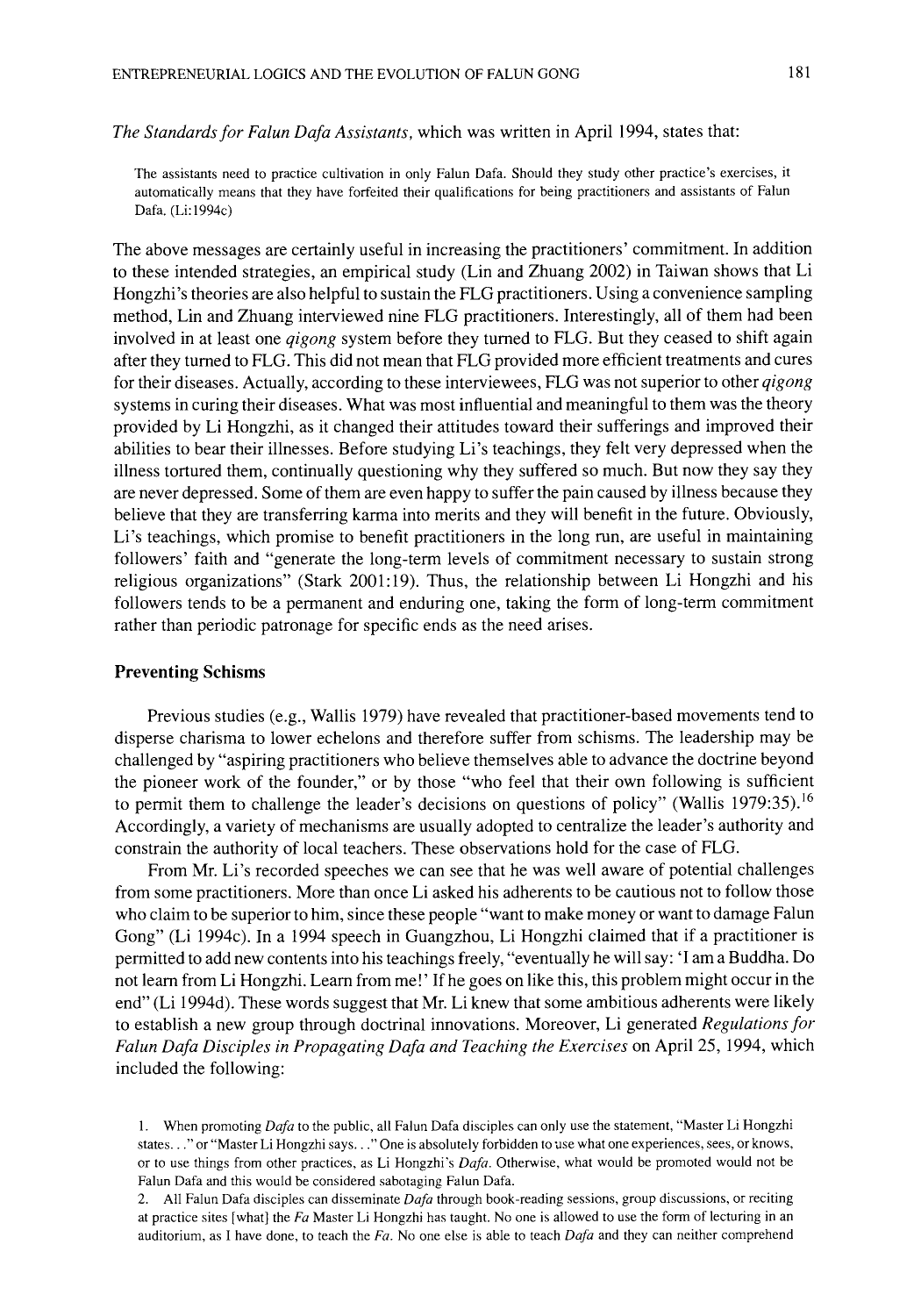**my realm of thinking nor the genuine inner meaning of the Fa I teach.** 

**3. When practitioners talk about their own ideas and understanding of Dafa in book-reading sessions, group discussions, or at the practice sites, they must make it clear that it is only "their personal understanding." Mixing Dafa with "personal understanding" is not allowed, much less using one's "personal understanding" as the words of Master Li Hongzhi. (Li 1994a)** 

**These requirements obviously show that Li Hongzhi self-consciously forbids the practitioners to introduce their own ideas into his teachings. These requirements were legitimized by the doctrine that Li Hongzhi is the creator and the savior of the world. Because Li is the incarnation of the highest supernatural force, all of his words are revelations from the other world. As such, they are absolutely true and no one can modify them. Practitioners must give up all of their own ideas, only reciting and quoting the Master's sentences. And, anyone who adds new content into Li's teachings will be expelled. Through establishing himself as the sole source of doctrinal innovation and interpretation, Li Hongzhi has largely avoided potential challenges from ambitious practitioners.** 

**Another measure with which Li Hongzhi centralized his authority was to forbid any practitioners from developing their own personal master-disciple relationships within FLG. Wallis (1979) found that the alignment of individual practitioners and teachers is a rich soil for religious schisms. Such a situation exists in China where middle-ranking leaders of sects can form cliques based on the master-disciple relationship. These cliques are inclined to become a new religious organization if the conditions are appropriate (Jones 1999; Lu 1999).** 

**Li Hongzhi also had to deal with potential challenges in the management of FLG. As a country-wide group, FLG included a large number of middle-level leaders, some of whom were in charge of a province or several provinces and could easily take followers away to form a new organization. Partly in order to control these middle-level leaders, Li forbade them to establish any master-disciple relationships within FLG. He informed his followers that: "You cannot call a practitioner who passes on Falun Dafa 'Teacher' or 'Master,' for there is only one master in Dafa. All practitioners are disciples, no matter when they began the practice" (Li 2000:64). This requirement prevents potential factions based on master-disciple alignments and consequently FLG is strongly organized around the cult of Li Hongzhi.** 

#### **DISCUSSION AND CONCLUSION**

**The religious economy model includes a theory of the birth of new religions, proposing that there is a tendency for naturalistic firms to turn into religious groups by providing a set of untestable supernaturalistic explanations. Religious economy theorists especially stress that entrepreneurial strategies play an important role in the process of new-religion formation. Religious entrepreneurs are usually first involved in one or more successful new religions, gain necessary skills and experiences, and then establish their own religious groups through manufacturing novel explanations when conditions permit (Stark and Bainbridge 1987). These propositions are visible in the evolution of FLG.** 

**Since the late 1980s, a qigong market has emerged in China. Various rival qigong firms provided treatments to attract and retain practitioners, and qigong became a good business from which a large amount of revenue was generated. When Li Hongzhi began to be involved in the qigong business, he followed several qigong masters. Prior involvements in qigong organizations not only showed him that qigong was a profitable business but also gave him the skills necessary to establish and run a new qigong organization. Then he broke away from these previous qigong organizations and established a new organization, namely, FLG. Like other qigong masters, he offered immediate treatments at the beginning of his qigong career.** 

**Facing the keen competition of the qigong market, however, Li Hongzhi tried to distinguish FLG from other qigong movements through manufacturing and offering a set of untestable expla-**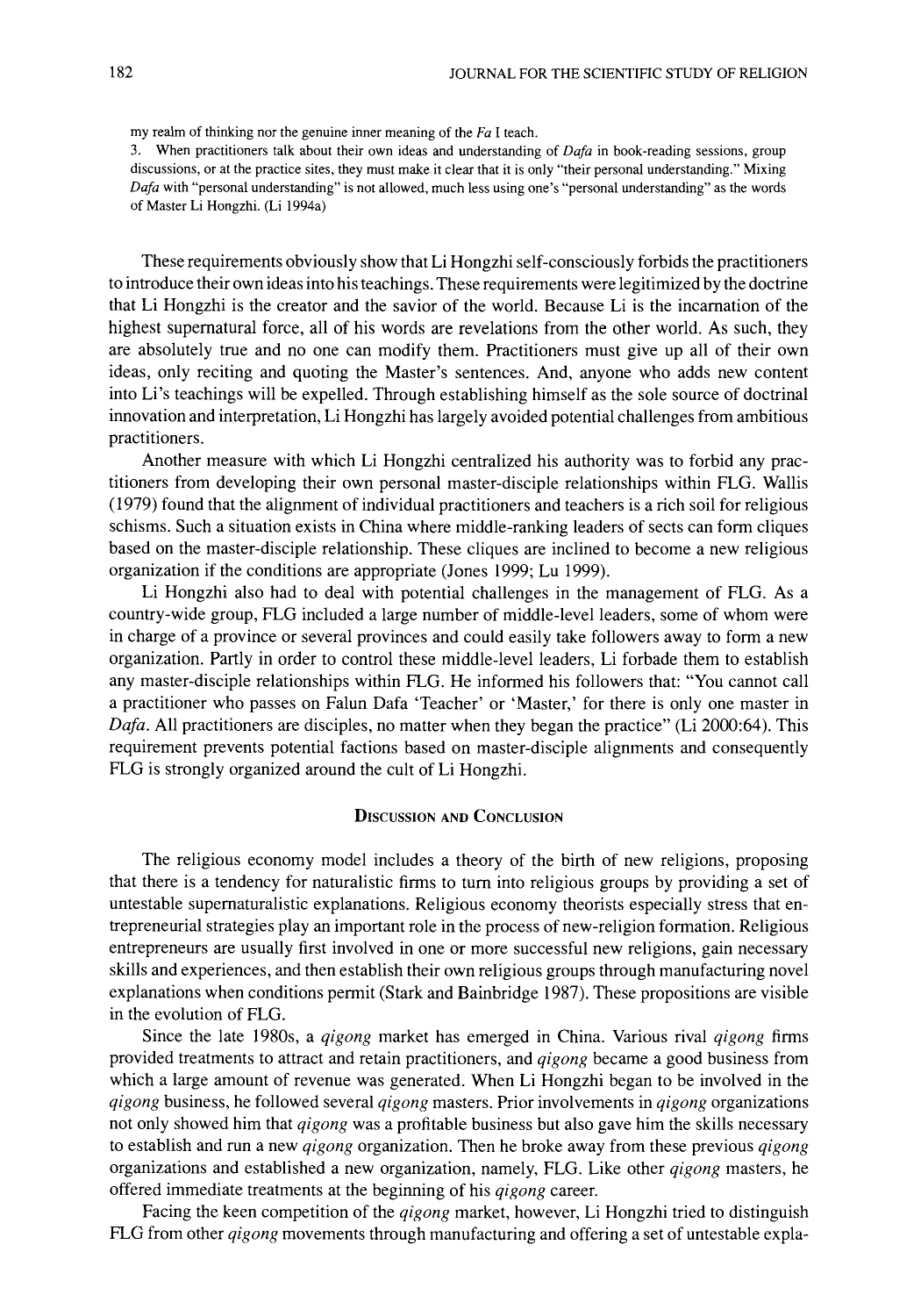**nations about salvation. These were a synthesis of prevailing theories available in the surrounding qigong milieu, along with elements drawn from science, traditional sects, and Western religions.**  Under the pressure of *gigong* market competition, Li also adopted other mechanisms that can in**crease FLG's practitioners' commitment and prevent religious schisms. Because of Li Hongzhi's successful management, FLG soon became the most successful popular organization in China, reportedly recruiting tens of millions of practitioners in some 30 countries within seven years.17** 

**Within the sociology of religion, there is controversy over whether the religious economy model is valid when applied to Asian religions. Some hold that the model should limit its explanation to American religions, and that "conceptual and theoretical problems arise when the perspective is applied to non-western religion" (Sharot 2002:427). Others (e.g., Miller 1995; Lang, Chan, and Ragvald 2002) think that the model can be applied to Asian religion, and the model is "most useful" for understanding the revival of "popular religion" in China since the 1980s. This study shows that the religion-formation theory offered by the religious economy model, which emphasizes market forces and religious entrepreneurs' role and strategies in the manufacture and sale of otherworldly rewards, can be extended to explain the rise and evolution of a new religion in China in the 1990s.** 

#### **ACKNOWLEDGMENTS**

**Special thanks to Dr. Graeme Lang without whose help and encouragement I could not have produced this article. Thanks as well to Rodney Stark, Fenggang Yang, and the anonymous reviewers who offered insightful comments.** 

#### **NOTES**

- **1. Falun refers to the wheel of Dharma.**
- **2. Although the Chinese regime was determined to discredit FLG after 1999, there is nevertheless much useful data in mainland press accounts, based on research by journalists. One can download the data from FLG sources, on which this analysis mainly depends, from www.falundafa.com. Some studies in English (Kunio 1989; Zhu and Penny 1994; Chen 1995, 2003; Xu 1999; Palmer 2003) have explored the qigong movements in contemporary China (Ownby 2003). On Falun Gong, the journal Nova Religio (April 2003) published a special issue edited by Catherine Wessinger in which nine articles intensively examined the rise of Falun Gong. Finally, Penny (2003) provides a bibliography of Falun Gong studies.**
- **3. The Chinese government held a subtle and contradictory attitude toward qigong in the early 1990s. On one hand, since many Chinese political leaders and scientists believed that qigong was a superior form of science and thus could help China regain its dignity, the state actively patronized the scientific study of qigong and encouraged people to practice it (Palmer 2003). On the other hand, the Chinese state was paying close attention to the personality cults of qigong masters. Some qigong masters who stretched the tolerance of the CCP leadership past its limits were imprisoned in the early 1990s. For example, Zhang Xiangyu, a qigong master who claimed millions of practitioners, was imprisoned from 1990 to 1995 because she claimed that she was the daughter of the' Jade Emperor of Heaven (Yuhuang Dadi). In 1994, as FLG became increasingly religious, the CQSRA, which was in charge of the regulation of qigong organizations, ended FLG's membership as an affiliate group. After several unsuccessful attempts to register as a social organization, FLG withdrew from the CQSRA in 1996 (see Human Rights Watch 2002:8-9). Li Hongzhi felt that the state would take some measures to repress the FLG and that it was unsafe to stay in China, so he emigrated to America in 1996. In the following two years, the tension increased between FLG and the regime in China. Public criticisms toward FLG appeared in state-controlled mass media, while FLG practitioners were systematically protesting against all criticism through sit-ins, protest and letter-writing campaigns, and demanding apologies and the retraction of offending comments. Finally, the protest of over 10,000 practitioners around Zhongnanhai provoked a ruthless suppression from the state. Though state regulation greatly influenced FLG's evolution, I do not intend to discuss this issue extensively, as it has little to do with the research questions here. For a thorough analysis of FLG and efforts to suppress it, please refer to Johnson (2000).**
- **4. Chushan in Chinese means that people who are supposed to possess some special abilities end reclusion and propagandize their ideas or cultivation systems publicly. FLG practitioners translate the term as "come into the public."**
- **5. From "Li Hongzhi and His Resume," Xinhua News Agency, July 22, 1999. This capsule biography of Li is quite different from that provided by Li himself, which claims that Li has had many marvelous experiences. Xinhua's capsule biography has been accepted by independent sources (e.g., Zhang and Qiao 1999:48-50). At the same time, Mr. Li provides no evidence to support his autobiography, nor does he deny the fact that he once attended the qigong**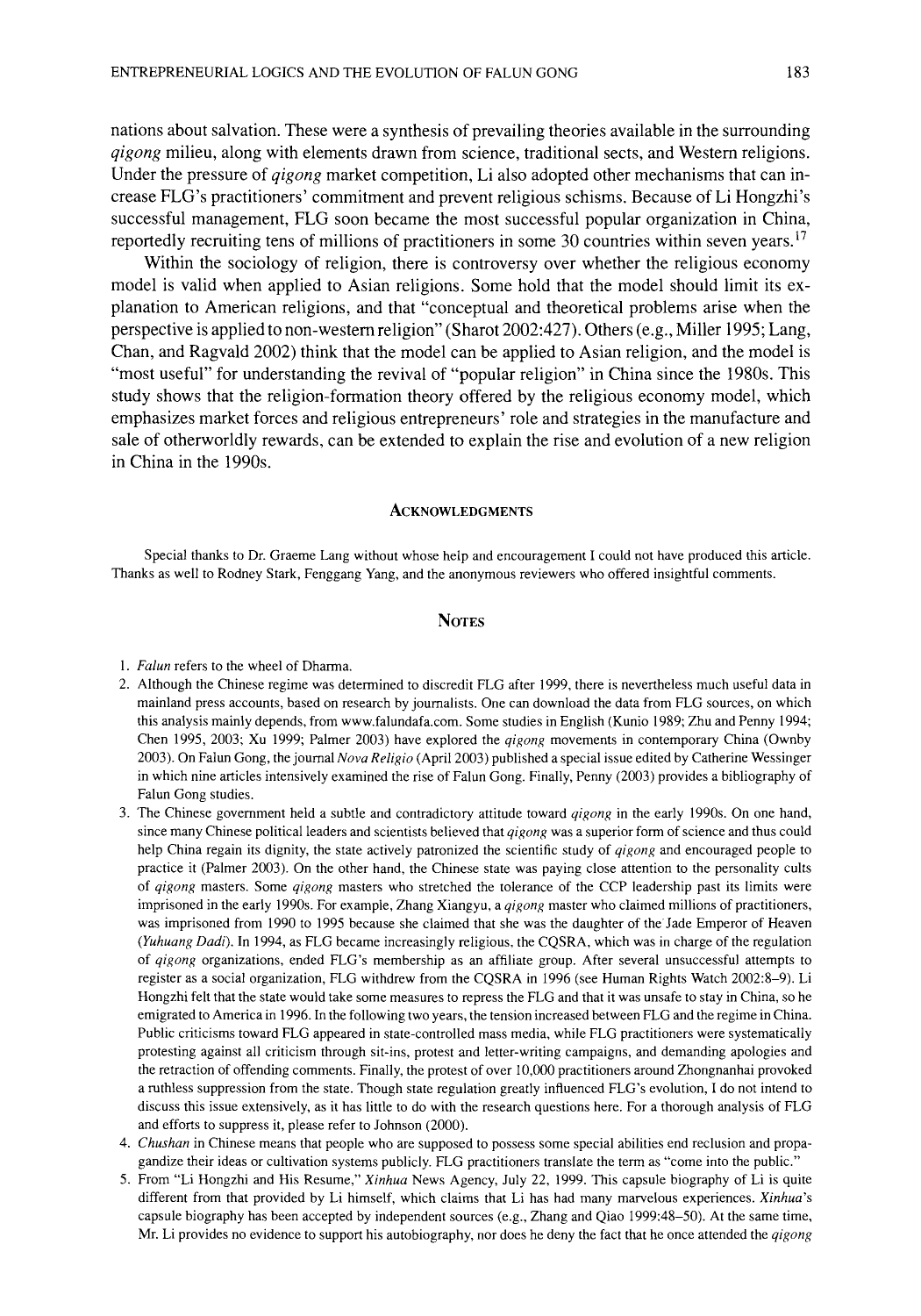**cultivation classes offered by Li Weidong and Yu Guangsheng. Hence, I adopt the Xinhua News Agency's version, considering it more reliable on the point of Li's early experiences in the qigong circle. For an extensive analysis of Li's biography, see Penny (2003).** 

- **6. FLG believers translate it as "mind or heart nature; moral character."**
- **7. De can be translated as merit or virtue. I accept the translation of "merit," which is adopted by other scholars (e.g., Hardacre 1988).**
- **8. This is a summary of pp. 66-72, China Falun Gong.**
- **9. Fashen is a Chinese translation of the Buddhist concept "dharmakaya," which refers to "embodiment of Truth and the Law." FLG practitioners translate it as "Law Bodies." Apparently, Li Hongzhi borrowed this concept from Buddhism and added his own ideas to the term. In Zhuan Falun, there is a special chapter discussingfashen. For details, see Li (2000:92).**
- **10. The honors given to FLG and Li Hongzhi are listed at http://media.minghui.org/gb/recognition/recognition l.html #China, retrieved from the web on May 26, 2003.**
- **11. For details, please refer to http://www.geocities.com/gohomeok2010/maitreya-2010-homepage.html, retrieved from the World Wide Web on May 26, 2003.**
- **12. The testimonies are available at http://www.minghui.cc/mh/2/, retrieved from World Wide Web on May 26, 2003.**
- **13. David Palmer (2003) holds that the transition of FLG is a rational response by Li Hongzhi to the media campaign against pseudo-science, which criticized "qigong science" for failing to produce replicable experimental proof of its claims. However, to my knowledge, the voice of the anti-qigong movement was still weak before 1994. In addition, Palmer provides no materials or related studies to support his argument.**
- **14. Retrieved from the World Wide Web at http://www.zgzg.net/zglens/view.html, on September 10, 2002. However, the site is not active now.**
- **15. This is a summary of paragraph 3, page 1, Zhuan Falun.**
- **16. I thank JSSR Reviewer B for bringing this study to my attention.**
- **17. Estimates of the number of FLG followers vary widely. The Chinese government estimated 40 million FLG followers at the end of 1998 before the ban; in February 2001, it put the number at some two million, far smaller than the earlier estimate. FLG spokespersons estimate that in 1999, at the start of the crackdown, membership peaked at 100 million practitioners in some 30 countries, with over 70 million in China alone (see Human Right Watch 2002:12). The rapid growth of FLG has attracted scholars' interest. Liu (1999) thinks that China's economic development in recent decades has enhanced people's spiritual demands. Yang (2004) argues that state regulation results in a supply shortage of conventional religions and thus has led to the rise of quasi-religions such as FLG. Lowe (2003:263-76) extensively explores the reasons for FLG's success, arguing that "economic insecurity, abundant free time, the collapse of moral standards, worries about health and medical care, the desire for existential certitude" and especially "the complex gnostic system of the founder's teachings" contributed to the FLG's rapid growth. Though the reasons for FLG's growth are not the focus of this article, I suggest that competition in the qigong market and the strategies adopted by Li Hongzhi could partly account for the movement's growth.**

#### **REFERENCES**

Berling, J. 1980. The syncretic religion of Lin Chao-en. New York: Columbia University Press.

**Chen, N. 1995. Urban spaces and experiences of Qigong. In Urban spaces in contemporary China, edited by D. S. Davis. Washington, DC: Woodrow Wilson Center Press.** 

**- .2003. Healing sects and anti-cult campaigns. China Quarterly 174:505-20.** 

**Clart, P. 2000. Opening the wilderness for the Way of Heaven. Journal of Chinese Religion 28:127-43.** 

**Dean, K. 1998. Lord of the three in one: The spread of a cult in southeast China. Princeton: Princeton University Press.** 

**Hardacre, H. 1988. Kurozumikyo and the new religions of Japan. Princeton: Princeton University Press.** 

**Human Rights Watch Report. 2002. Dangerous meditation: China's campaign against Falun Gong.** 

- **Johnson, I. 2000. China's rigid policies on religion helped Falun Dafa for years. Wall Street Journal, December 13, 2000. Jones, C. 1999. Buddhism in Taiwan: Religion and the state, 1660-1990. Honolulu: University of Hawaii Press.**
- **Jordan, D. K. and D. L. Overmyer. 1986. The flying phoenix: Aspects of Chinese sectarianism in Taiwan. Princeton: Princeton University Press.**
- **Kang, X. G. 2000. Falun gong shijian quan-toushi [A Complete Analysis of the Falun Gong Incident]. Hong Kong: Mingbao Press.**
- **Kunio, M. 1989. The revival of Qi: Qigong in contemporary China. In Taoist meditation and longevity techniques, edited by L. Kohn, pp. 331-58. Ann Arbor: University of Michigan Press.**
- **Lang, G. 2004. Challenges for the sociology of religion in Asia. Social Compass 51(1):99-109.**
- **Lang, G., S. C. Ching, and L. Ragvald. 2002. The return of the refugee God: Wong Tai Sin in China. Centre for the Study of Religion and Chinese Society, Chung Chi College, The Chinese University of Hong Kong.**
- **Li, H. Z. 1994a. Regulationsfor Falun Dafa disciples in propagating Dafa and teaching the exercises.**
- **.1994b. Requirements for Falun Dafa assistance centers.**